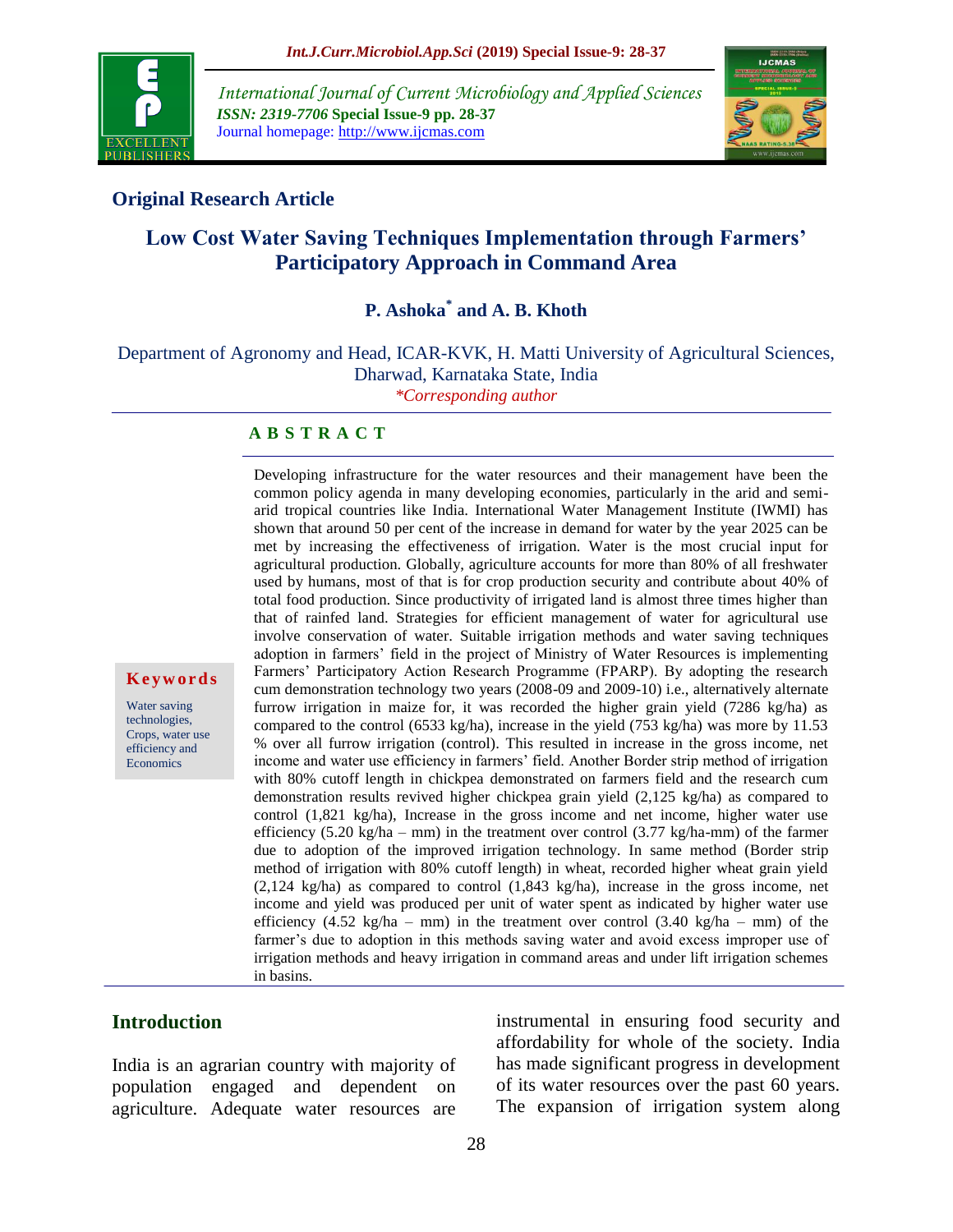with modern agronomic practices has increased the production of food grains from a meager 51 million tonne in 1951 to more than 249 million tonne at present. While irrigation projects have helped in making the country self-sufficient in food and fiber, at the same time development of irrigation has brought into focus certain problems like availability of utilizable water resources, under-utilization of created potential, water logging, salinity/alkalinity, inequitable distribution of water amongst the beneficiaries, lack of reliability of supply of water both in terms of its quantum and time, low operational efficiencies, lack of maintenance, low yields from irrigated agriculture compared to possible potential. The Food and Agriculture Organization has predicted a net expansion of irrigated land of about 45 million hectares in 93 developing countries (for a total of 242 million hectares in 2030) and projected that water withdrawals by the agriculture sector will increase by about  $14\%$  during  $2000 - 2030$  to meet food demand (FAO, 2006). Agriculture sector in India has been and is likely to remain the major consumer of water but the share of water allocated to irrigation is likely to decrease by  $10 - 15$  per cent in the next two decades. Developing infrastructure for the water resources and their management have been the common policy agenda in many developing economies, particularly in the arid and semi-arid tropical countries like India.

### **Demand of water for various sectors**

Worldwide, agriculture uses about 70% of all water. Developing countries require more water for agriculture and it is estimated that in India, irrigated agriculture consumes about 80% of total developed fresh water resources. With increase in population and better standard of living, the water demands for various uses are on rise and will continue to do so. Water requirement for various sectors as assessed by the National Commission on Irrigation and Water Resources Development (NCIWRD) is as under.

A study by the International Water Management Institute (IWMI) has shown that around 50 per cent of the increase in demand for water by the year 2025 can be met by increasing the effectiveness of irrigation (Shelke *et al.,* 1999). Current use efficiency or productivity of irrigation water is so low that most, if not all, of our future water needs could be met by increased productivity or efficiency alone, without development of additional water resources. Strategies for efficient management of water for agricultural use involves conservation of water, integrated water use, optimal allocation of water and enhancing water use efficiency by crops. Surface Water Resources of India has been divided into 20 river basins. These comprise of 12 major basins each having a catchments area exceeding 20,000 sq km and 8 composite river basins combining suitably together all the other remaining medium and small river systems. The total water potential of these basins is estimated at 187.9 million ha million. A break up of this resource reveals that 105 million ha m is the runoff from rainfall that flows into rivers and streams including reservoir and tanks.

Additional water is received from snow melt (10 million ha m), flow from outside India (20 million ha m), from groundwater (37 million ha m) and from irrigated areas (11 million ha m) making a total of about 183 million ha m. The largest potential of water is available in Ganga/ Brahmaputra/Barak and others making a total of 117 million ha m followed by Godavari and by west flowing rivers from Tapti to Tadri each having an average annual potential of more than 10 million ha m. Due to extreme variability in precipitation, which disallows assured storage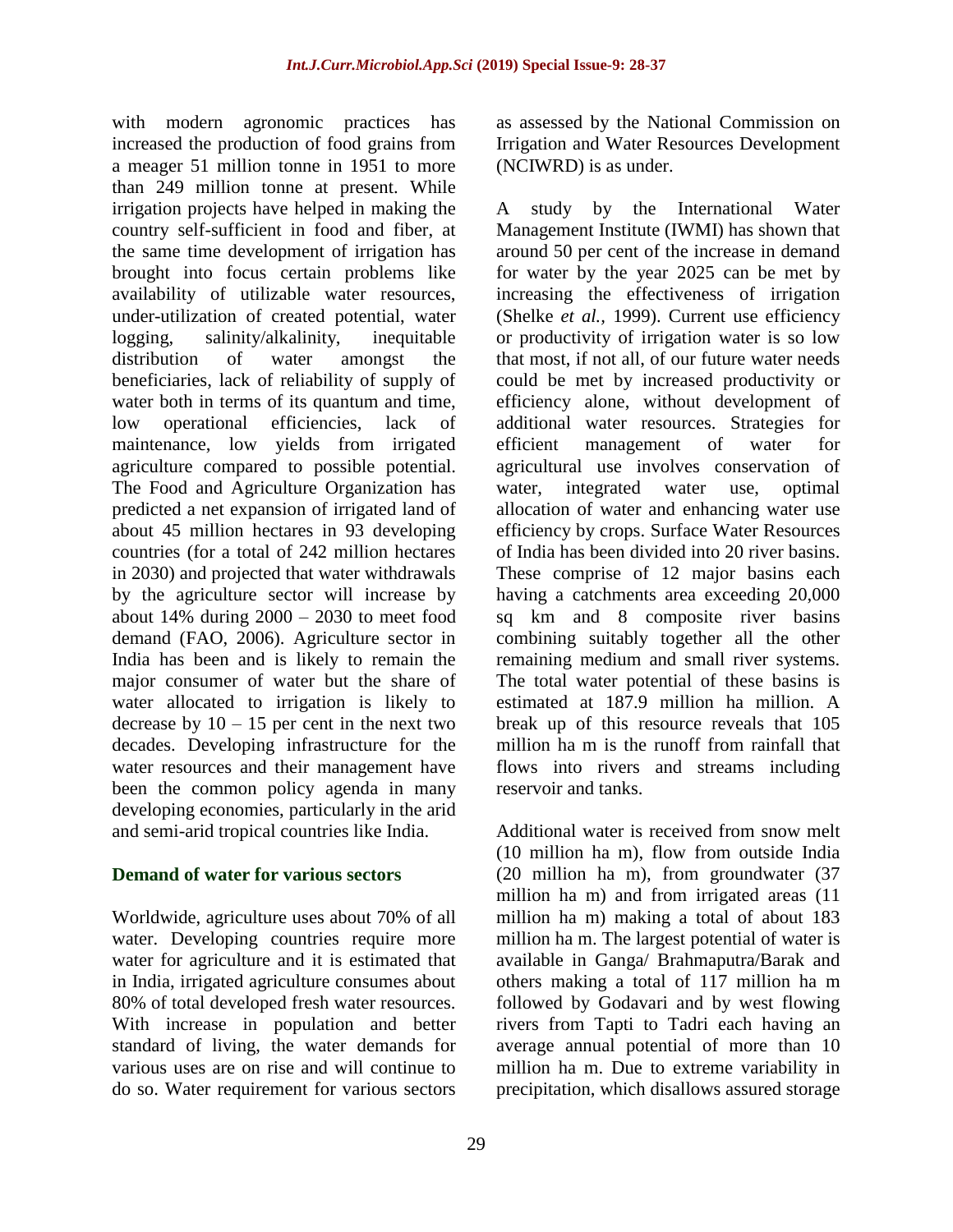of all the water, due to non-availability of storage space in hills and plains, evaporation losses and water going to the sea and outside India, it is anticipated that utilizable surface water resources would be 69 million ha m which will be utilized by the year 2025. It is assessed that on full development, 76 million ha area would be irrigated through surface water resources (Molden, 2007).

Agriculture sector in India has been and is likely to remain the major consumer of water but the share of water allocated to irrigation is likely to decrease by  $10 - 15$  per cent in the next two decades. Current use efficiency or productivity of irrigation water is so low that most, if not all, of our future water needs could be met by increased productivity or efficiency alone, without development of additional water resources. Improving water use efficiency by 40% on rainfed and irrigated lands would be required to counterbalance the need for additional withdrawals for irrigation over the next 25 years to meet the additional demand for food.

Growing more crop per drop of water use is the key to mitigating the water crisis, and this is a big challenge to many countries. Vagaries of monsoon and declining water table due to over exploitation have resulted in shortage of fresh water supplies for agricultural use, which calls for an efficient use of this resource. Strategies for efficient management of water for agricultural use involves conservation of water, integrated water use, optimal allocation of water and enhancing water use efficiency by crops.

In most crops including heavy water requiring crops such as sugarcane alternatively alternate furrow irrigation is most suitable for wide spaced crops like cotton, maize, Wheat, sunflower, etc. The present proposal envisages demonstrations on the farmer's field's water saving techniques in Malaprabha command area.

### **Materials and Methods**

Improving irrigation and their and reduction in the water application has become important area of research in view of fast receding water resource. Of the many solutions to the problem evolving better irrigation techniques and methods have received greater attention. Conventional irrigation methods are not efficient. The newer techniques like alternatively alternate furrow irrigation border strips with appropriate cut off length, providing irrigation at critical stage, use of appropriate land configuration etc. have become important tools in efficient management of water resources. At the international level alternate furrow irrigation skip row irrigation, wide spaced furrow irrigation etc. have been demonstrated and widely used in USA (Mitchel *et al*., 2012) to improve irrigation efficiency in potato, corn, sorghum, cotton and peppermint. Large water saving (up to 50%) without a loss in yield has been achieved in USA. At the national level most of the All India Co-coordinated Research Project Centers, SAU's are using these simple techniques to save water. In most crops including heavy water requiring crops such as sugarcane alternatively alternate furrow irrigation is most suitable for wide spaced crops like cotton, maize, sunflower, etc. The present proposal envisages demonstrations of Water saving technology on the farmer's fields. (A) Alternatively alternate furrow irrigation, Treatments: a) Alternatively Alternate Furrow Irrigation and b) Farmers method (All Furrow Irrigation) ii) Replication: 12 per year (total 24), iii) Area of each demonstration: 2000 sq. m/treatment iv) Crops: Maize, v) Cultivation Practices: As per recommendation vi) Observations ;Hydraulics (flow velocity and quantity of water applied),Yield and growth parameters, Water saving, WUE, water productivity, Providing data to end users with emphasis on educating the water productivity difference,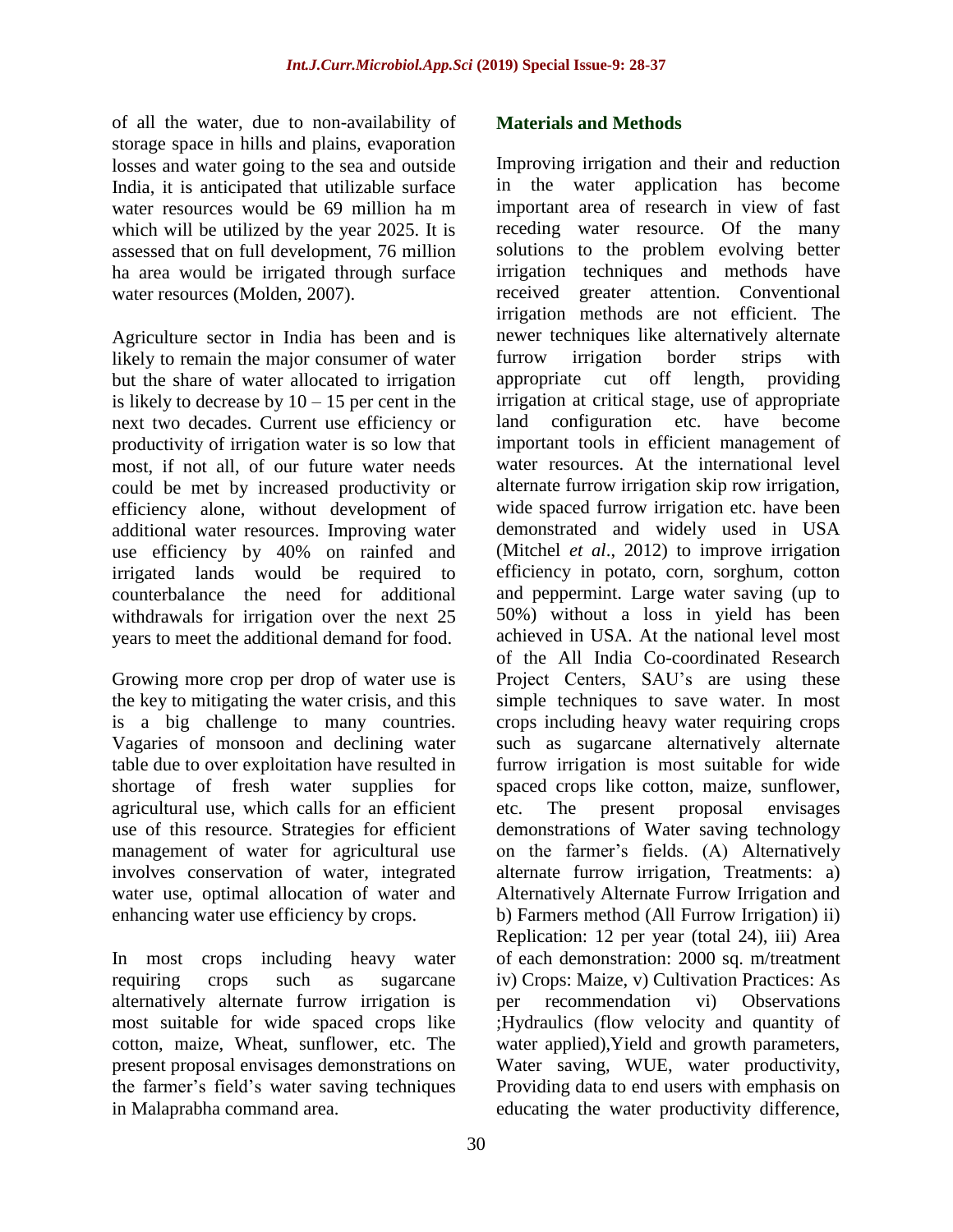economics, environmental benefits and vii) Analyses: A suitable statistical analysis will be employed for understanding variation between the two pairs of treatment.(B) Border strip in chickpea and wheat: i) Treatments: Border strip with 80% cut off and Farmers practice (Border strip without cut off), ii) Replication: 11 per year (total 22), iii) Area: 2000 sq. m/treatment, iv) Crops: Chickpea and wheat) Observations: Hydraulics (flow velocity and quantity of water applied),Yield and growth parameters, Water saving, WUE, water productivity Providing data to end users with emphasis on educating the water productivity difference, economics and environmental benefits. (C). SRI method of paddy cultivation for higher water productivity: Treatments: SRI method of paddy cultivation, and conventional methods ii) Replication: 20 per year (total 40), iii) Area: 2000 sq. m/treatment, iv) Crops: Paddy, v) Observations: Hydraulics (flow velocity and quantity of water applied), Yield and growth parameters, Water saving, WUE, water productivity, Providing data to end users with emphasis on educating the water productivity difference, economics and environmental benefits. (C) Water resource based on critical stage concept: i) Treatments: a) Irrigation at critical stages. b) Farmers practice, ii) Replication: 2 per year (total 20) iii) Area: 2000 sq. m/treatment iv) Crops: Sunflower, v) Observations: Hydraulics (flow velocity and quantity of water applied), Yield and growth parameters, Water saving, WUE, water productivity, Providing data to end users with emphasis on educating the water productivity difference, economics and environmental benefits.

### **Results and Discussion**

Initially, irrigation efficiency or water use efficiency was used to describe the performance of irrigation systems. In agronomic terms, '*water use efficiency*' is

defined as the amount of organic matter produced by a plant divided by the amount of water used by the plant in producing it (Alien. 2014). However, the used terminology '*water use efficiency*' does not follow the classical concept of '*efficiency*', which uses the same units for input and output. Therefore, International Water Management Institute (IWMI) has proposed a change of the nomenclature from '*water use efficiency*' to '*water productivity*'. The water productivity per unit of gross inflow (WPG) is the crop production divided by the rain plus irrigation flow. The discussion in the paper however is limited to improving water use efficiency and thus water productivity through various water management practices, adoption of modern technologies in water application in irrigated commands *etc.* Irrigation management is a WUE can be improved with better systems for conveyance, allocation and distribution and water losses can be drastically reduced by using irrigation methods including drip irrigation systems that allow water to be delivered precisely when and where it is needed (Anonymous, 2010). In Malaprabha and Ghataprabha command areas, alternatively alternate furrow irrigation in hybrid maize, hybrid cotton and chickpea saved irrigation water by 25-27%. Border strip method of irrigation in wheat and chickpea with cut off irrigation water at 80% of the length of the border strip saves irrigation water by 15-20%. Demonstration of proven technology in farmer field under the Adohoc project of Ministry of Water Resources is implementing Farmers' Participatory Action Research Programme (FPARP) throughout the country for conducting demonstrations at farmers' fields. FPARP involves field demonstration of water saving technologies developed by various institutes for increased productivity per drop of water. As per the details received from the institutes, in general, the demonstrations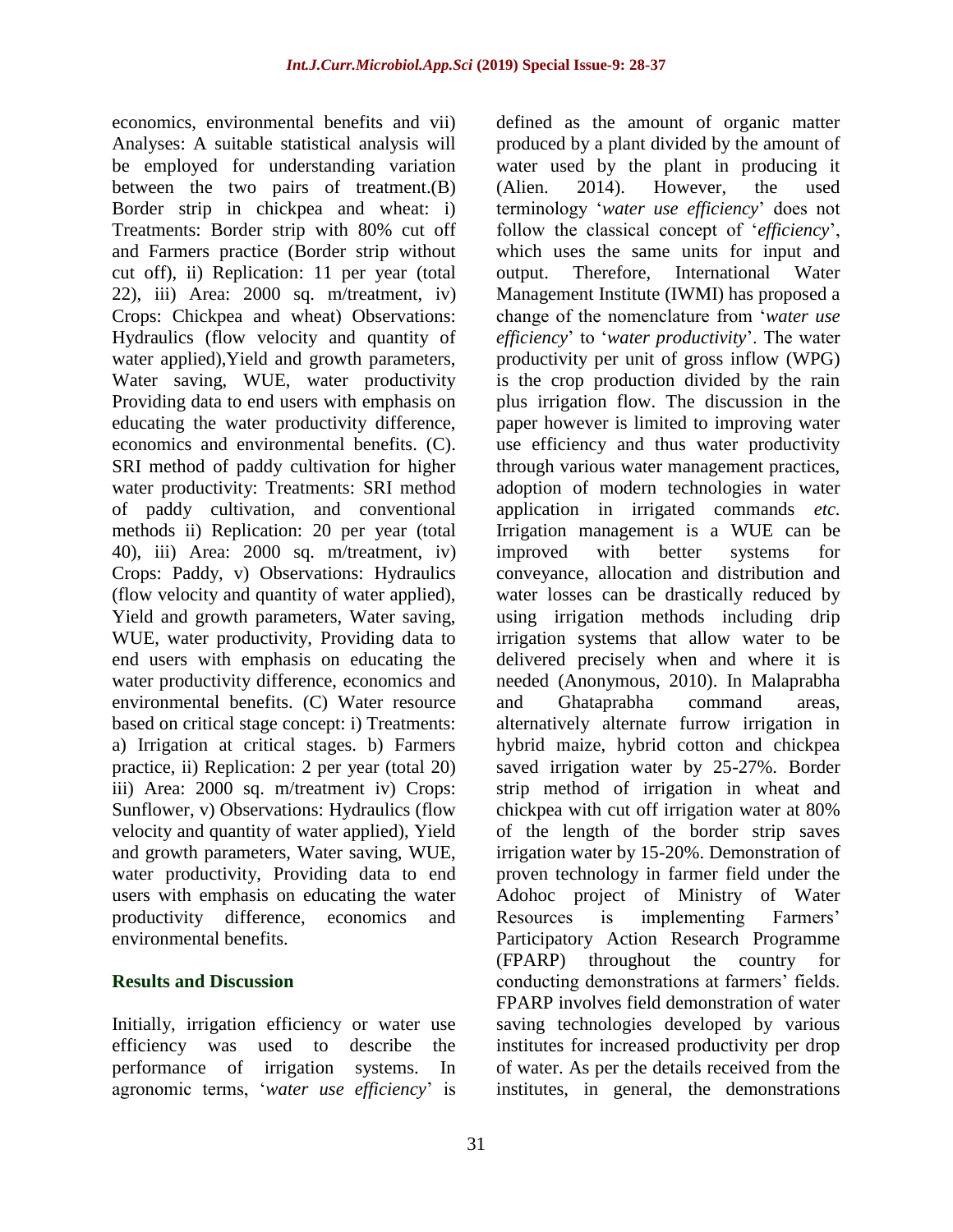show that the saving of water ranges between 10 to 30 % (maize from 5 to 33%, Bengal gram from 23 to 40% and paddy from 25 to 54%) and yield improvement of the crops ranges between 10 to 40% (maize t ranging from 16 to 43%, Bengal gram from 10 to 23%, paddy from 10 to 62%). Farmers have also shown their interest to support the programme and have positive view in respect of water saving and increase in yield by such demonstrations (Anonymous, 2012).

### **Technology 1: Higher water productivity through alternatively alternate furrow irrigation for broad spaced crops (Maize) = 24 Research cum Demonstrations**

Pooled data of 2 years (2008-09 and 2009-10 from Table 1 and Fig. 1) data revealed that in the technology of Alternatively alternate furrow irrigation in maize recorded higher maize grain yield (7286 kg/ha) as compared to control (6533 kg/ha) where all furrows were irrigated. The increase in the yield by adopting improved irrigation method was by 13.5% (753.17 kg/ha). This resulted in increase in the gross income and net income of the farmer due to adoption of the improved irrigation technology. Apart from this more yield was produced per unit of water spent as indicated by higher water use efficiency (14.84 kg/ha – mm) in the improved irrigation technology in farmers field adopted treatment over control (11.92). The results are in conformity with the earlier findings in New Delhi (Annomous2006).

### **Technology 2: Border strip method of irrigation with 80% cut off length: 22 researches cum demonstration trials**

Mean of 2 years (2008-09 and 2009-10) Border strip method of irrigation with 80% cutoff length in chickpea demonstrated on farmers field and the research cum demonstration results recorded higher

chickpea grain yield (2,125 kg/ha) as compared to control (1,821 kg/ha). The increase in the yield over control was by 16.69 % (Table 2). This resulted in increase in the gross income and net income of the farmer due to adoption of the improved irrigation technology. Apart from this more yield was produced per unit of water spent as indicated by higher water use efficiency (5.20 kg/ha – mm) in the treatment over control (3.77 kg/ha-mm). In wheat, by adoption of border strip irrigation method with 80% cutoff length recorded higher wheat grain yield (2,124 kg/ha) as compared to control (1,843 kg/ha) in table 2.

The increase in the yield over control was by 15.25% (Table 2 and Fig. 3). Apart from this more wheat yield was produced per unit of water spent as indicated by higher water use efficiency  $(4.52 \text{ kg/ha} - \text{mm})$  in the treatment over control (3.40 kg/ha-mm). This resulted in increase in the gross income and net income of the farmer's due to adoption of the border strip irrigation method with 80% cutoff length in wheat. Similar results were noticed by Morison (2011).

#### **Technology 4: System of rice intensification (SRI) method of paddy cultivation for higher water productivity 20 researches cum demonstration trials**

System of Rice Intensification (SRI) is a new and evolving alternative to conventional methods of rice cultivation. In this method, rice seedlings are transplanted early (eight to 12 days old compared to 21 days in the conventional method). They are transplanted in un-puddled condition; the seedlings are widely spaced (up to 20, 25, 30 or even 50 cm apart). The fields are alternately kept wet and dry; they are not flooded until the panicle initiation stage (1-3 cm of water in the field during the reproductive phase). The field is drained 25 days before harvest and organic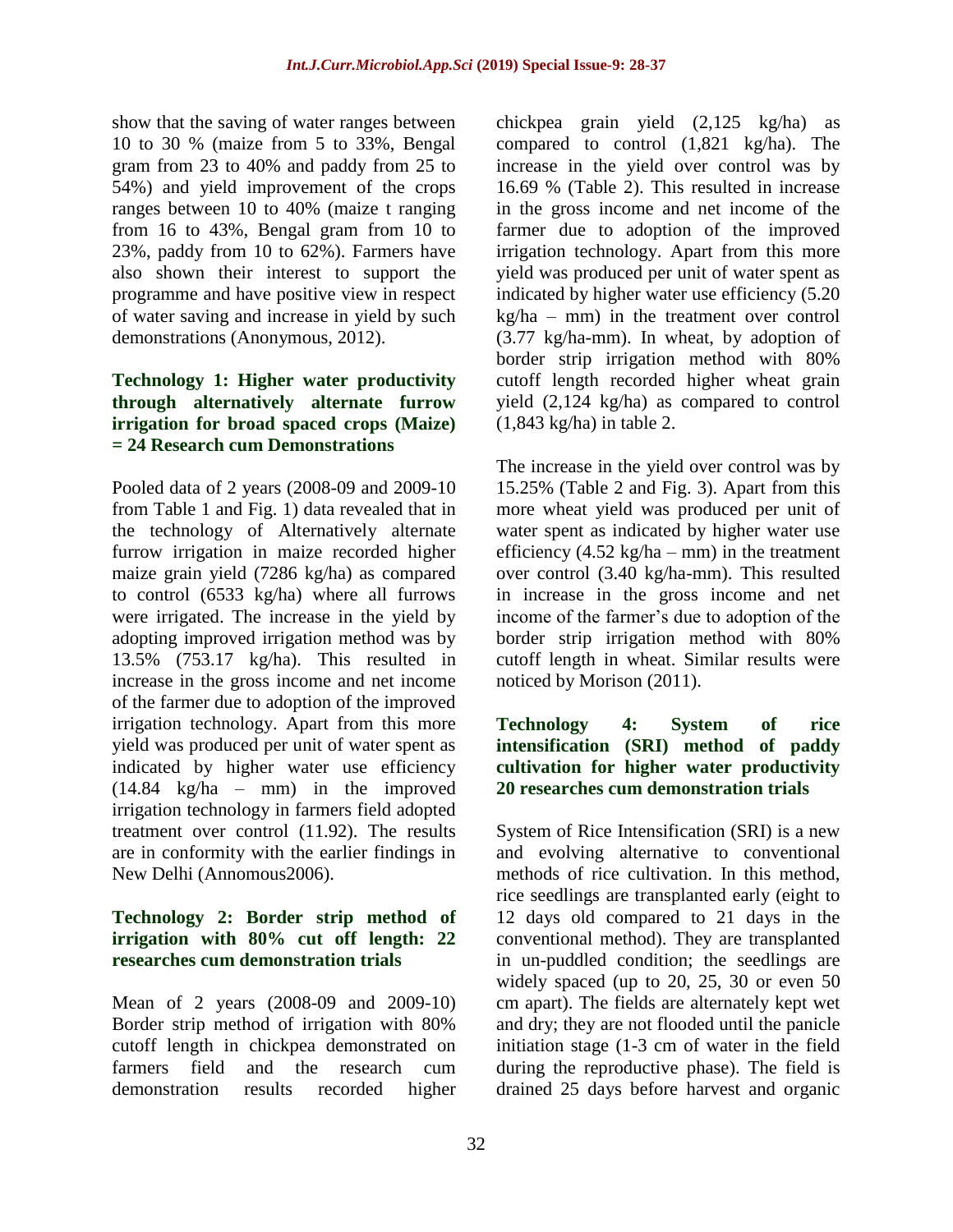manure is used as much as possible. Mechanical weeding should start around 10 days after transplantation; at least two weeding are necessary, more are recommended. It is supposed to provide better growing conditions in the root zone, save inputs, improve soil health and optimize water use efficiency. The looming global water crisis threatens the sustainability of

irrigated rice, which is the Asia's biggest water user. Aerobic rice is a new concept of growing rice in non-puddle and non-flooded aerobic soil. Supplementary irrigation, however, can be supplied in the same way as to any other upland cereal crop (Kijne *et al.,*  2013). The yields that can be obtained here range from 4.5 to 6.5 t ha<sup>-1</sup> (Yadav *et al.*, 2012).

**Table.1** Effect of alternatively alternate furrow irrigation on average maize yield (kg/ha), water used (mm), gross income, net income (Rs/ha), B: C ratio and WUE (kg/ha-mm) during

| SI.<br>$\mathbf{n}\mathbf{o}$ | of<br><b>Name</b><br>the farmer                          | Name of<br><b>Technology</b>                                                    | Grain<br>yield<br>(Kg/ha) | Water<br>used<br>$(m^3)$ | <b>Gross</b><br><b>Income</b><br>(Rs/ha) | <b>Net</b><br><b>Income</b><br>(Rs/ha) | <b>B.C.</b><br>ratio | <b>WUE</b><br>(kg/ha)<br>$-mm)$ |
|-------------------------------|----------------------------------------------------------|---------------------------------------------------------------------------------|---------------------------|--------------------------|------------------------------------------|----------------------------------------|----------------------|---------------------------------|
|                               | Mean of $2 T1$<br>years $(2008 -$<br>&2009-<br>09<br>10) | $T1-$<br>Alternatively<br>alternate<br>furrow<br>irrigation(AAF)<br>in<br>Maize | 7285.79                   | 421.20                   | 64177                                    | 39806                                  | 2.67                 | 16.84                           |
|                               |                                                          | T <sub>2</sub> - Control                                                        | 6532.62                   | 548.66                   | 57668                                    | 35529                                  | 2.66                 | 11.92                           |

**Table.2** Effect of border strip method of irrigation with 80% cut off length on Chicpea and wheat yield (kg/ha), water used  $(m^3)$ , gross income, net income (Rs/ha), B: C ratio and WUE (kg/ha-mm) during *rabi-* 2008-09

| <b>Sl</b>      | Name of<br>the farmer | Name of<br><b>Technology</b> | <b>Gross</b><br>yield | Water<br>used | <b>Gross</b><br>Income | <b>Net</b><br><b>Income</b> | B:C<br>ratio | <b>WUE</b><br>(kg/ha) |
|----------------|-----------------------|------------------------------|-----------------------|---------------|------------------------|-----------------------------|--------------|-----------------------|
| N              |                       |                              | (kg/ha)               | $(m^3)$       | (Rs/ha)                | (Rs/ha)                     |              | $-mm)$                |
| $\mathbf 0$    |                       |                              |                       |               |                        |                             |              |                       |
| 1              | Mean of 22            | T1-Border<br>strip           | 2,125                 | 408.0         | 38,250                 | 23412                       | 2.57         | 5.20                  |
|                | Research              | with 80% Cut off             |                       |               |                        |                             |              |                       |
|                | cum                   | in Chickpea                  |                       |               |                        |                             |              |                       |
|                | demonstrati           | T <sub>2</sub> - Control     | 1,821                 | 484.5         | 32,778                 | 18528                       | 2.29         | 3.07                  |
|                | <b>ons</b>            |                              |                       |               |                        |                             |              |                       |
|                | Mean of 22            | T1-Border<br>strip           | 2,124                 | 468.32        | 21,240                 | 12990                       | 2.66         | 4.82                  |
|                | Research              | with 80% Cut off             |                       |               |                        |                             |              |                       |
| $\overline{2}$ | cum                   | in wheat yield               |                       |               |                        |                             |              |                       |
|                | demonstrati           | T <sub>2</sub> - Control     | 1,843                 | 544.32        | 18,430                 | 10380                       | 2.78         | 3.10                  |
|                | ons                   |                              |                       |               |                        |                             |              |                       |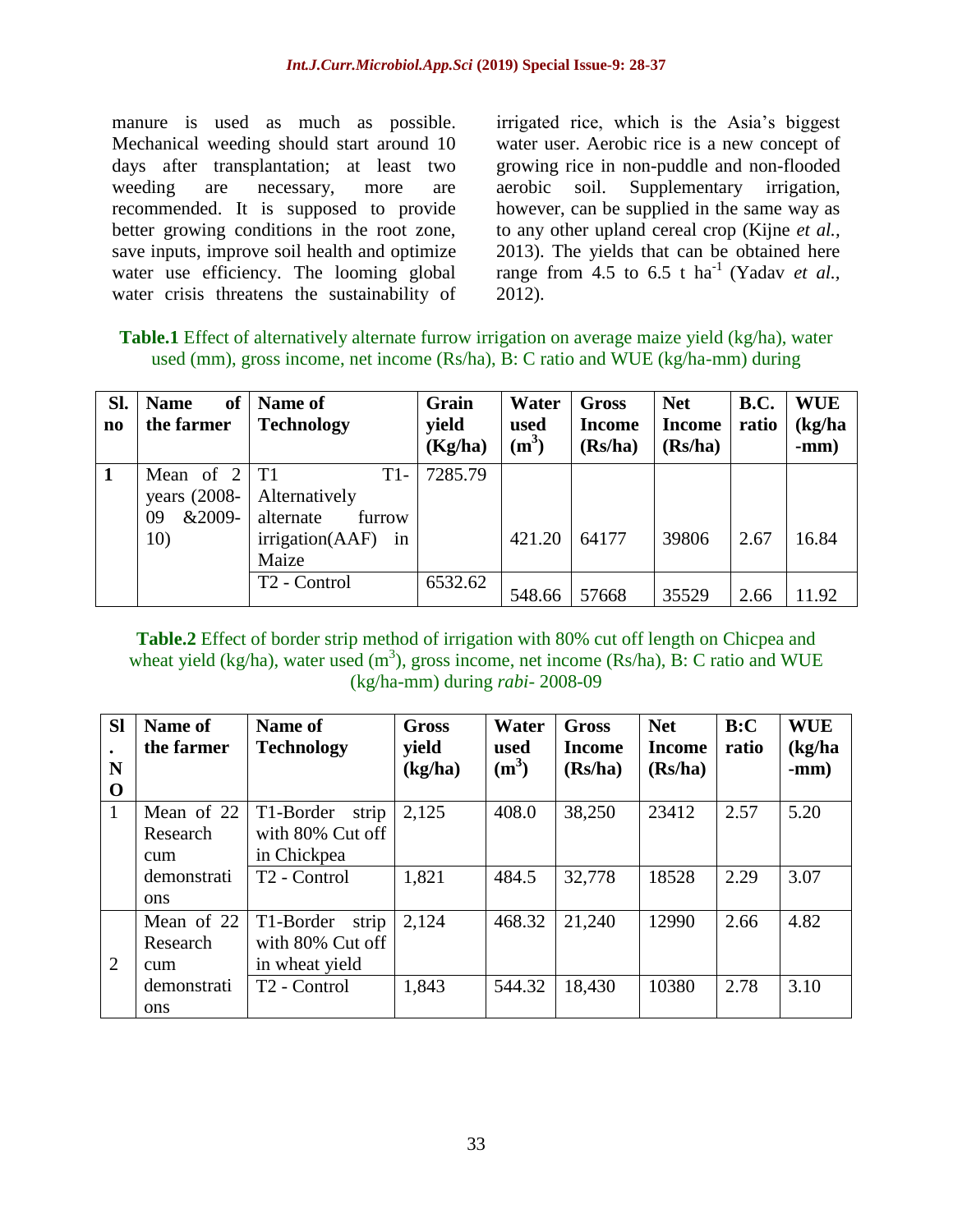**Table.3** Effect of SRI method of paddy cultivation on paddy yield (kg/ha), water used  $(m^3/ha)$ , gross income and net income (Rs/ha), B: C ratio and WUE (kg/ha-mm)

| Sl.            | <b>Name</b><br>of<br>the | Name of                          | Grain   | Water      | <b>Gross</b>  | <b>Net</b>    | <b>B.C.</b> | <b>WUE</b> |
|----------------|--------------------------|----------------------------------|---------|------------|---------------|---------------|-------------|------------|
| N <sub>O</sub> | farmer                   | <b>Technology</b>                | vield   | used       | <b>Income</b> | <b>Income</b> | ratio       | (kg/ha)    |
|                |                          |                                  | (Kg/ha) | $(m^3/ha)$ | (Rs/ha)       | (Rs/ha)       |             | $-mm)$     |
|                |                          | Mean of 2 years   T1- Sri method | 9815    |            |               |               |             |            |
|                | $(2008-09)$<br>$\&$      | Paddy<br>of                      |         | 1235       | 89332         | 45459.5       | 3.04        | 7.99       |
|                | 2010)<br>20              | cultivation                      |         |            |               |               |             |            |
|                | research<br>cum          | T <sub>2</sub> - Control         | 7762    | 1518       | 71771         | 38760.6       | 2.08        | 4.33       |
|                | demonstrations           |                                  |         |            |               |               |             |            |

#### **Table.4** Effect of Irrigation at critical stage concept on Sun flower yield (kg/ha), water used (m3/ha), gross income and net income (Rs/ha), B: C ratio and WUE (kg/ha-mm)

|                        | Name of the              | <b>Name of</b>                            | <b>Gross</b> | Water      | <b>Gross</b>  | <b>Net</b>    | <b>B.C.</b> | <b>WUE</b> |
|------------------------|--------------------------|-------------------------------------------|--------------|------------|---------------|---------------|-------------|------------|
| Sl.                    | farmer                   | <b>Technology</b>                         | yield        | used       | <b>Income</b> | <b>Income</b> | ratio       | (kg/ha)    |
| $\mathbf{n}\mathbf{o}$ |                          |                                           | (kg/ha)      | $(m^3/ha)$ | (Rs/ha)       | (Rs/ha)       |             | $-mm)$     |
|                        | Mean                     | of $2 \mid T1$ -Critical Stage of         | 1457         | 348        | 37267         | 25333         | 3.17        | 4.28       |
|                        | years $(2008-09)$        | Irrigation<br><sub>in</sub>               |              |            |               |               |             |            |
|                        | & $2009-10$ of Sunflower |                                           |              |            |               |               |             |            |
|                        | 20                       | research $\vert$ T <sub>2</sub> - Control | 1271         | 391        | 31767         | 19767         | 2.69        | 3.25       |
|                        | cum                      |                                           |              |            |               |               |             |            |
|                        | demonstrations           |                                           |              |            |               |               |             |            |

### **Demand of water for various sectors**

| <b>Sector</b>         | Water demand by NCIWRD (in BCM) |      |      |  |  |
|-----------------------|---------------------------------|------|------|--|--|
| Year                  | 2010                            | 2025 | 2050 |  |  |
| <b>Irrigation</b>     | 557                             | 611  | 807  |  |  |
| <b>Drinking water</b> |                                 | 62   |      |  |  |
| <b>Industry</b>       | 37                              | 67   |      |  |  |
| <b>Energy</b>         |                                 | 33   |      |  |  |
| <b>Other</b>          | 54                              | 70   |      |  |  |
| <b>Total</b>          | 710                             | 873  | 1180 |  |  |

Irrigation requirement estimated by NCIWRD is with the premise that the irrigation efficiency will increase to 60% from the present level of 35 to 40%.

### **India's share in global resources**

| <b>Resources</b>          | Per cent |
|---------------------------|----------|
| <b>Human Resource</b>     | 16.0%    |
| <b>Land Resource</b>      | 2.45%    |
| <b>Water Resource</b>     | 4.00%    |
| <b>Livestock Resource</b> | 15.0%    |

Source: Ministry of Water Resources, 2016-17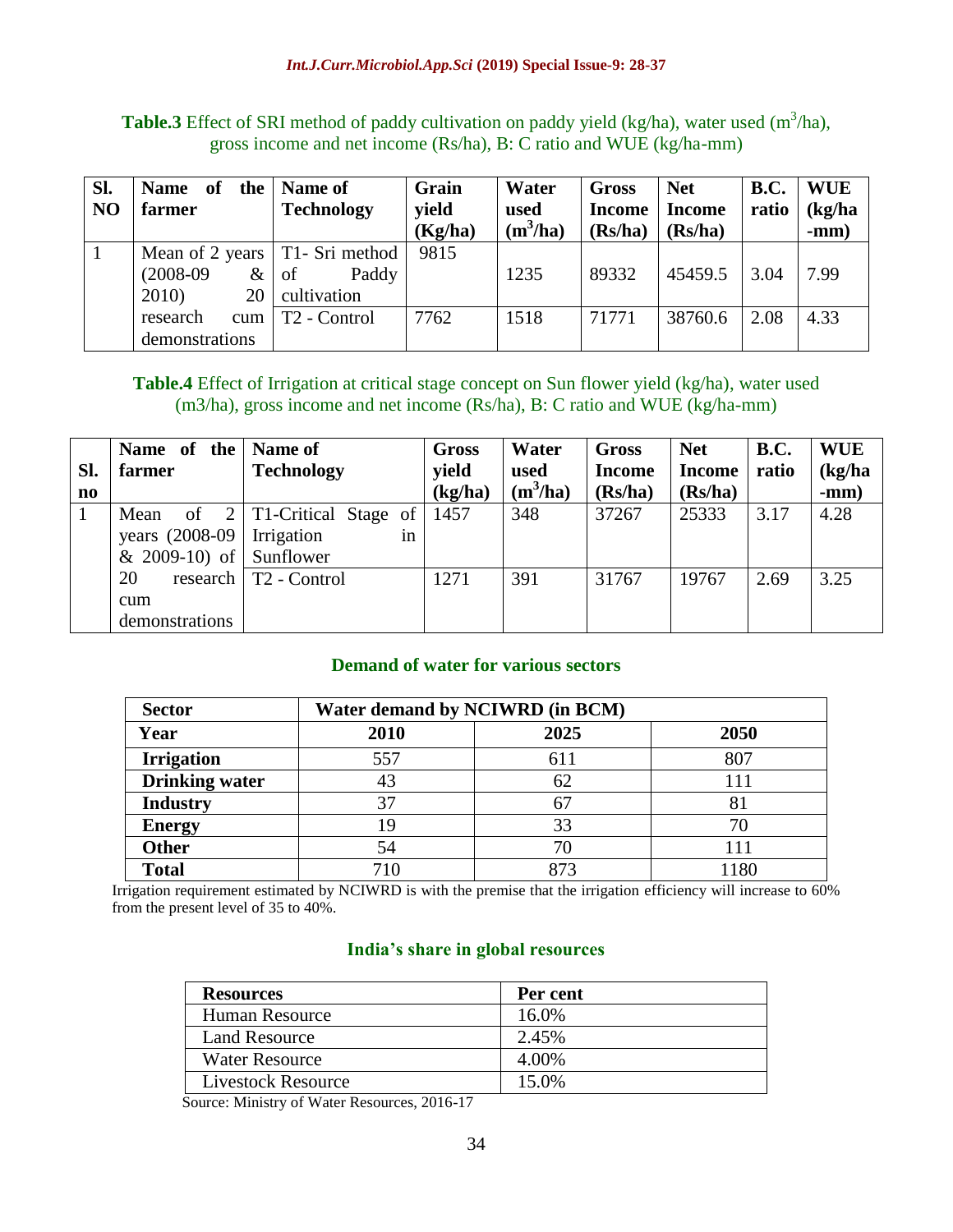| Crop              | Area (m ha) | Per cent covered |
|-------------------|-------------|------------------|
| Rice              | 24.57       | 56.7             |
| Wheat             | 25.64       | 90.2             |
| Maize             | 1.72        | 21.5             |
| Total cereals     | 54.27       | 53.2             |
| Total pulses      | 3.66        | 15.4             |
| Total food grains | 57.93       | 46.4             |
| Sugarcane         | 4.83        | 92               |
| Oil seeds         | 8.25        | 28.6             |
| Cotton            | 3.20        | 35.12            |

#### **Irrigated area under different crops**

Source: statistical at glance: 2016-17

Result revealed that, mean of two years 2008-09 and 2009-10, SRI method of paddy cultivation adoption in paddy recorded higher paddy grain yield (9815 kg/ha) as compare to control (7762 kg/ha). The increase in the yield over control was by 26.45 % (2053 kg/ha). The cost incurred by adoption of the technology was Rs.1500/ over control (Table 3 and Fig. 4). Water use efficiency in the treatment was higher 7.99 kg/ha –mm over control (4.33 kg/ha/mm). Adoption of this technology farmers opined that, SRI method of paddy cultivation saved more water and higher yield obtained. By adoption of this technology protects the soils from problem of salinity and sodacity hazards in command areas.

#### **Technology 4: Higher water productivity through Irrigation at critical stage concept**

Different methods of irrigation *viz*., critical crop growth stage approach, soil moisture depletion approach, irrigation water at different cumulative pan evaporation (IW/CPE) approach *etc*. that may be adopted for optimizing the timing of irrigation (Anonymous, 2012). Deficit irrigation, a strategy which maximizes the productivity of water by allowing crops to sustain some degree of water deficit and yield reduction,

holds promise for severely water deficit areas. ICARDA studies in Syria have shown that applying 50% of the supplemental irrigation requirement only reduces yields by 15%. For deficit irrigation to function as a realistic strategy we need to better understand the relationship between yield and water deficit and we need to identify the types of support and incentives that farmers need to adopt the practice. Increased WUE of field crops in the dry season may be achieved through proper irrigation scheduling at critical growth stages. Extensive experimentation conducted over years has identified critical growth stages of various crops in respect of their water demand (Table 4). Irrigation needs to be applied at critical growth stages of the crops to realize maximum water use efficiency. In *rabi* season, critical stage of irrigation in sunflower recorded higher grain yield (1457 kg/ha) as compared to control (1271 kg/ha). The increase in the yield was by 14.63% more over the control. This resulted in increase in the gross income and net income of the farmer due to adoption of the improved critical stage irrigation technology. Apart from this more yield was produced per unit of water spent as indicated by higher water use efficiency (4.28 kg/ha – mm) in the treatment over control (3.25 kg/ha-mm) Supplementary irrigation,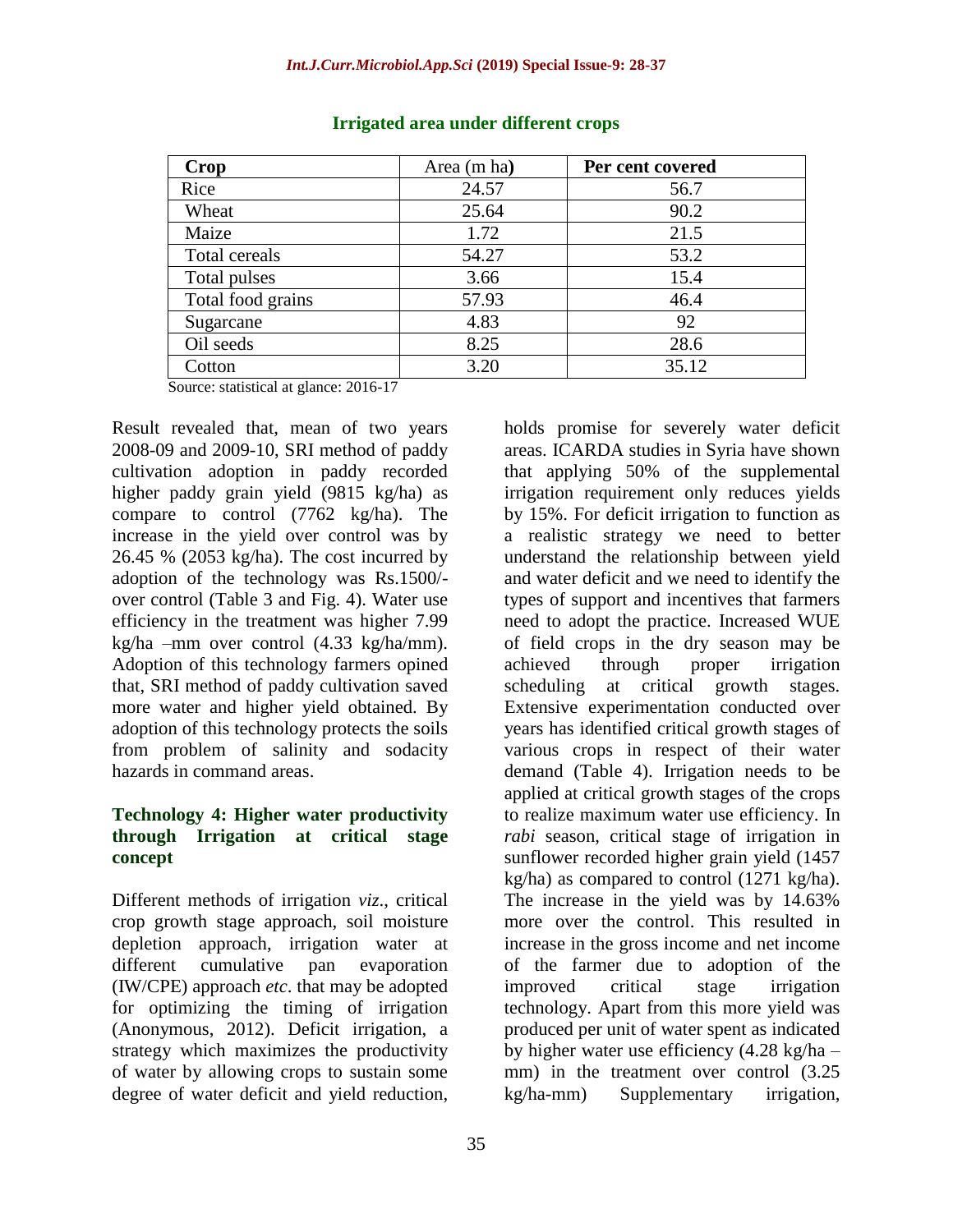however, can be supplied in the same way as to any other upland cereal crop. The yields that can be obtained here range from 4.5 to 6.5 t ha-1 (Yadav, *et al.,* 2014).

## **Conclusion**

Improving water efficiency by as much as 20% of existing about 35% by the year 2017 and in the process water productivity by taking measures for improving performance of irrigation systems and adoption of appropriate water application practices. Many promising pathways for raising water productivity are available to fully irrigated farming systems. From the results It is conducted that the adoption of water saving technologies along with the other practices like protective irrigation in deep black soils enhanced the soil moisture, yield levels and rainwater use efficiency, which ultimately resulted in to the, "More crop per drop of water " and are the solutions to solve the water crises in Agriculture. The Water saving technology intended for the demonstration will benefit in increasing productivity of lands and their by farm get income, Socio-economic conditions if the farmers *etc*.

## **Acknowledgements**

Authors are grateful to the University of Agriculture Science, Dharwad, CGWB, New Delhi (Minister of Water Resource) and All India Co-ordinate Research Project (Water Management), DWM, Bubaneswar for providing financial assistance, facilities and encouragement.

## **References**

Alien (2014). Irrigation efficiencies in the farm irrigation system: Water as a constraint. News letter Univ. of Agric Faisalabad. Pp 3-4.

- Anonymous (2014). Annual Progress Reports of AICRP (Water Management), Belvatagi.
- Anonymous (2006). Report of the Working Group on Water Resources for the XI Five Year Plan, Ministry of Water Resources, Govt. of India, New Delhi.
- Anonymous (2015). Water Use and Productivity in a River Basin, Report of IWM.
- Anonymous (2012). Final Report of Ad hocproject- FPARP, WMRC, Belavatagi.
- Box.J.E.. Sletten. W.H., Kyle, J.H., and Pope. A. (1963). Effects of soil moisture temperature and fertility on yield and quality of irrigated potatoes in the Southern Plains. *Agron. J.* 55: pp 492-494.
- Kijne R, Barker, and D. Molden (2013), Water productivity in agriculture: limits and Opportunities for improvement. Comprehensive assessment of water management in Agriculture series. CAB7IWMI, Wallingford: Colombo.
- Mitchell. A.R., Shock, C.C., and Perry. G.M. (2012). Alternating furrow irrigation to minimize Nitrate leaching to groundwater. Conference Proc. 'Clean Water-Clean Environment-21st Century, March, Kansas City, Missouri, ASAE.
- Molden D (2007). Accounting for Water Use and Productivity SWIM Paper, International Irrigation Management Institute (IIMI), Colombo, Sri Lanka, pp 247-249.
- Morison, J.I.L., Baker, N.R., Mullineaux, and Davies, W.J. (2011). Improving water use in crop Production. *Philosophical Transactions of the Royal Society of London B. Biological Sciences, 363*(1491), pp 639-658.
- Shelke, D.K., Vishnava, V.G., Jadhav, G.S. and Oza, S.R., (1999). Optimization of irrigation Water and nitrogen to cotton